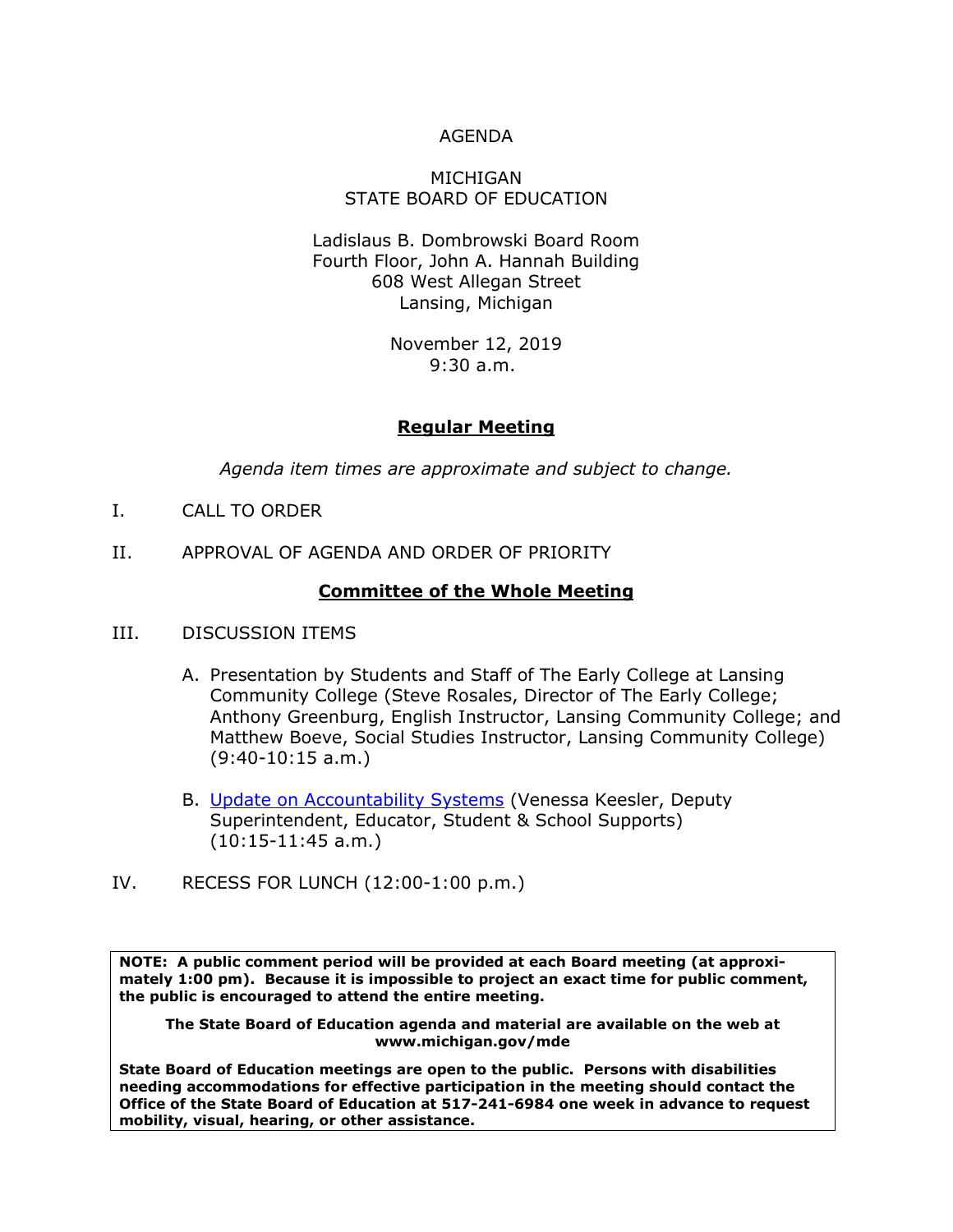## **Regular Meeting**

- V. CALL TO ORDER
- VI. PUBLIC PARTICIPATION IN STATE BOARD OF EDUCATION MEETING (1:00-1:30 p.m.)

### **Committee of the Whole Meeting**

- III. DISCUSSION ITEMS (continued)
	- C. [Presentation on Increases in Career and Technical Education Enrollment,](http://www.michigan.gov/documents/mde/Item_C_Increases_in_CTE_EnrollmentProgramming__Completion_Memo.11_12_19_671032_7.pdf)  [Programming, and Completion](http://www.michigan.gov/documents/mde/Item_C_Increases_in_CTE_EnrollmentProgramming__Completion_Memo.11_12_19_671032_7.pdf) (Scott Koenigsknecht, Deputy Superintendent, P-20 System and Student Transitions; and Brian Pyles, Director, Career and Technical Education) (1:30-2:15 p.m.)
	- D. [Presentation on the Draft Strengthening Career and Technical Education](http://www.michigan.gov/documents/mde/Item_D_Presentation_on_Draft_Strengthening_Career_and_Technical_Education_for_the_21st_Century_Act_Perkins_V_Plan_669325_7.pdf)  for the 21st [Century Act \(Perkins V\) Plan](http://www.michigan.gov/documents/mde/Item_D_Presentation_on_Draft_Strengthening_Career_and_Technical_Education_for_the_21st_Century_Act_Perkins_V_Plan_669325_7.pdf) (Scott Koenigsknecht, Deputy Superintendent, P-20 System and Student Transitions; and Brian Pyles, Director, Career and Technical Education) (2:15-2:45 p.m.)
	- E. [Update from Office of Partnership Districts](http://www.michigan.gov/documents/mde/Item_E_Update_from_the_Office_of_Partnership_Districts_Nov._2019_669429_7.pdf) (William Pearson, Director, Office of Partnership Districts; and Gloria Chapman, Assistant Director, Office of Partnership Districts) (2:45-3:00 p.m.)

# **Regular Meeting**

- VII. APPROVAL OF STATE BOARD OF EDUCATION MINUTES (3:00 p.m.)
	- F. [Approval of Minutes of Regular and Committee of the Whole Meeting of](http://www.michigan.gov/documents/mde/Item_F_SBE_Minutes_October_8_2019_670659_7.pdf)  [October 8, 2019](http://www.michigan.gov/documents/mde/Item_F_SBE_Minutes_October_8_2019_670659_7.pdf)
- VIII. REPORT OF THE PRESIDENT (3:00-3:10 p.m.)
- IX. REPORT OF THE STATE SUPERINTENDENT (Items on the Report of the State Superintendent include information on administrative decisions made by the State Superintendent. The documents are provided to the members of the Board for their information.) (3:10-3:20 p.m.)

*Report*

G. [Human Resources Report](http://www.michigan.gov/documents/mde/Item_G_Human_Resource_Report_November_2019_669430_7.pdf)

*Grants*

- H. Report on Grant Awards
	- 1. [2018-2019 IDEA, Part B Grant Funded Initiatives -](https://gcc01.safelinks.protection.outlook.com/?url=http%3A%2F%2Fwww.michigan.gov%2Fdocuments%2Fmde%2F2018-2019_IDEA_Part_B_Grant_Funded_Initiatives_-_Amendment_22415000_668291_7.pdf&data=02%7C01%7CSchneiderM%40michigan.gov%7C0aa7888f6f984020039108d74daa552f%7Cd5fb7087377742ad966a892ef47225d1%7C0%7C0%7C637063266272567922&sdata=EUCHtA0DtzVjA8lIcrn84Om2O8zE%2BT7B90TR0o1z%2FtQ%3D&reserved=0) Amendment; [\\$22,415,000](https://gcc01.safelinks.protection.outlook.com/?url=http%3A%2F%2Fwww.michigan.gov%2Fdocuments%2Fmde%2F2018-2019_IDEA_Part_B_Grant_Funded_Initiatives_-_Amendment_22415000_668291_7.pdf&data=02%7C01%7CSchneiderM%40michigan.gov%7C0aa7888f6f984020039108d74daa552f%7Cd5fb7087377742ad966a892ef47225d1%7C0%7C0%7C637063266272567922&sdata=EUCHtA0DtzVjA8lIcrn84Om2O8zE%2BT7B90TR0o1z%2FtQ%3D&reserved=0) (Special Education – Teri Chapman)
	- 2. [2019-2020 IDEA, Part B Grant Funded Initiatives -](https://gcc01.safelinks.protection.outlook.com/?url=http%3A%2F%2Fwww.michigan.gov%2Fdocuments%2Fmde%2F2019-2020_IDEA_Part_B_Grant_Funded_Initiatives_-_Initial_22450000_668294_7.pdf&data=02%7C01%7CSchneiderM%40michigan.gov%7C0aa7888f6f984020039108d74daa552f%7Cd5fb7087377742ad966a892ef47225d1%7C0%7C0%7C637063266272577912&sdata=72%2F9GaaiDpGXscWf%2Bo3RA0ZcPnXNmDoXpYOoVVrQAlI%3D&reserved=0) Initial; [\\$22,450,000](https://gcc01.safelinks.protection.outlook.com/?url=http%3A%2F%2Fwww.michigan.gov%2Fdocuments%2Fmde%2F2019-2020_IDEA_Part_B_Grant_Funded_Initiatives_-_Initial_22450000_668294_7.pdf&data=02%7C01%7CSchneiderM%40michigan.gov%7C0aa7888f6f984020039108d74daa552f%7Cd5fb7087377742ad966a892ef47225d1%7C0%7C0%7C637063266272577912&sdata=72%2F9GaaiDpGXscWf%2Bo3RA0ZcPnXNmDoXpYOoVVrQAlI%3D&reserved=0) (Special Education – Teri Chapman)